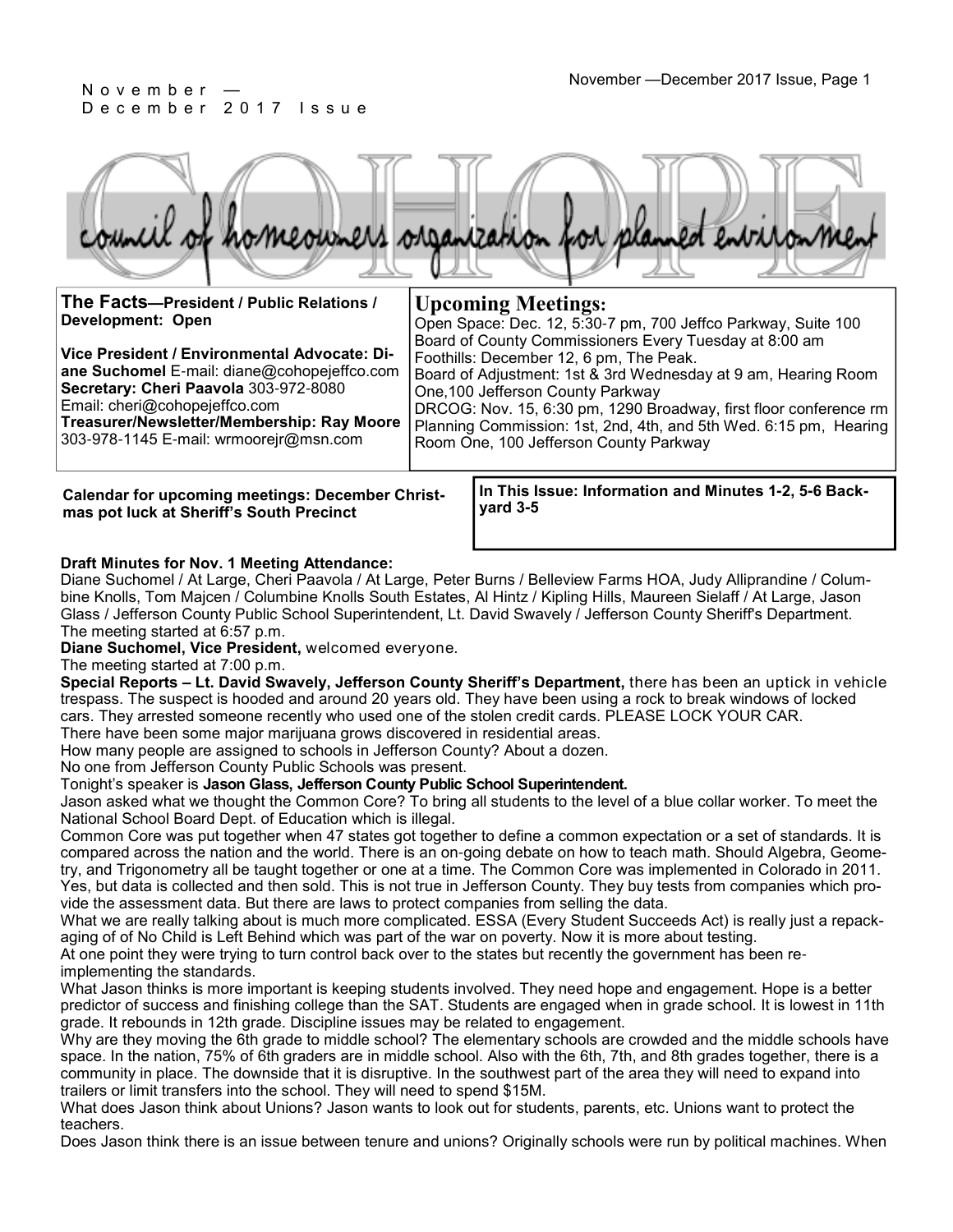a new party was elected, teachers were replaced. Tenure was a way to protect teachers.

There have been reports that people working for the union and being paid as a teacher, but not teaching. Jason does not think that this is happening in our district.

What does Jason think about taxes? He will continue to push for more money so he can do more for the students. Teacher's starting pay is \$35K with the average at \$55K. They do not plan to close any schools for 2 years.

**Reports from Officers** Roll Call was taken. We had 7 members present and had a quorum.

#### We do not have a President.

**Ray Moore, Treasurer,** was not present. We have \$1,814.63.

**Cheri Paavola, Secretary,** was present. The Minutes for October were approved.

**Diane Suchomel, Vice President,** was present.

The following are Community meetings.

17-125708 is for 9700 Old Coal Mine Ave. There have been major changes since the pre-application. The location, height and number of units has changed. It was 16-120667PA from Oct. 13, 2006 for an apartment building on the west side of the church and with 27 units for learning development and low income people. Now it is on the east side of the church, 4 stories, and 56 units. More meetings to come. The issue is that they didn't tell the Case Manager about the changes.

17-128219 is for 5057 S. Eldridge St. It is to rezone to allow 10 detached homes at "Red Rocks Point". It is at 7:00 p.m. on Nov. 1 at Red Rocks Baptist Church.

17-128941 is for 5890 S. Alkire St. It is for the Willow Springs area parcel west of the hogback. It is to rezone from agriculture and commercial to PD for multifamily and commercial. It is at 7:00 p.m. on Nov. 16 at Waterstone Community Church. *(Update*—*Diane attended this meeting. There was a large turnout (130+) and her impression was the community was opposed to it.)*

Corporate Violations - Sept. - Oct. - Zoning violation for marijuana grow. 17-12661700 is for 5923 S. Ward St and closed. 17-129211 is for 8546 S. Carr St. They had over 200 plants.

Other Corporate Violations - 17-126252 is for 4907 S. Xenophun Way. It was a summons for people living in an RV in front of the house with an electric cord from the house. There was als a business being run at the location. 17-129413 is 14776 W. Byers Ave. for a short term rental violation.

17-125971 is for a withdrawn application. It is for 8035 W. Bowles Ave. It was for a 166 unit apartment complex. They had asked for a decrease in the number of parking spaces per unit. They will stick with the required 2.25 spaces per unit. It is related to 17-123584 PA. The north side faces Raccoon Creek Golf Course.

17-125848 PF is for Meadowbrook Heights. It is for 82 single family homes. The builder is Cal Atlantic Homes. They plan to extend S. Cody Way north from W. Ken Caryl. A second access from S. Cody Way to W Payne.

17-129493 MVR is for 5700 W. Bowles. It is for a minor variation. They want 27 parking space instead of the required 40. It is for Just For Paws Veterinarian.

Liquor License Hearing on Nov. 2. for 12652 W. Ken Caryl Ave. It is a new beer, wine, liquor license.

The new Jefferson County website is at http://planning.jeffco.us. HINT - go to the site map at the bottom of the page. Permits are now under Business Development and Projects. For a permit search, go to https://permitsearch.jeffco.us. In September we sent a letter of support for the Mil Levy increase for Foothills Park and Recreation District was sent to Columbine Courier. It has still not been printed.

Our December meeting will be a Pot Luck at the South Precinct.

Please offer suggestions for speakers. It was suggested to get Planning and Zoning to speak in January. The reason is covenant changes, about business variances. Another suggestion is someone to go over the new Jefferson County website and how to find stuff.

**Old Business** The position of President for COHOPE is still open.

**New Business** None.

**Announcements** None.

We adjourned at 8:48 p.m.—*Cheri Paavola, Secretary*

| <b>COHOPE Treasury Activity: November 2017</b> | W. R. Moore, Treasurer |         |
|------------------------------------------------|------------------------|---------|
| <b>Beginning Balance October 2, 2017</b>       |                        | 1814.63 |
| <b>Deposits</b>                                |                        | 0.00    |
| Withdrawals                                    |                        | 38.36   |
| December Newsletter 5.39                       |                        |         |
| Website (3 months) \$32.97                     |                        |         |
| <b>Ending Balance December 6, 2017</b>         |                        | 1776.27 |
|                                                |                        |         |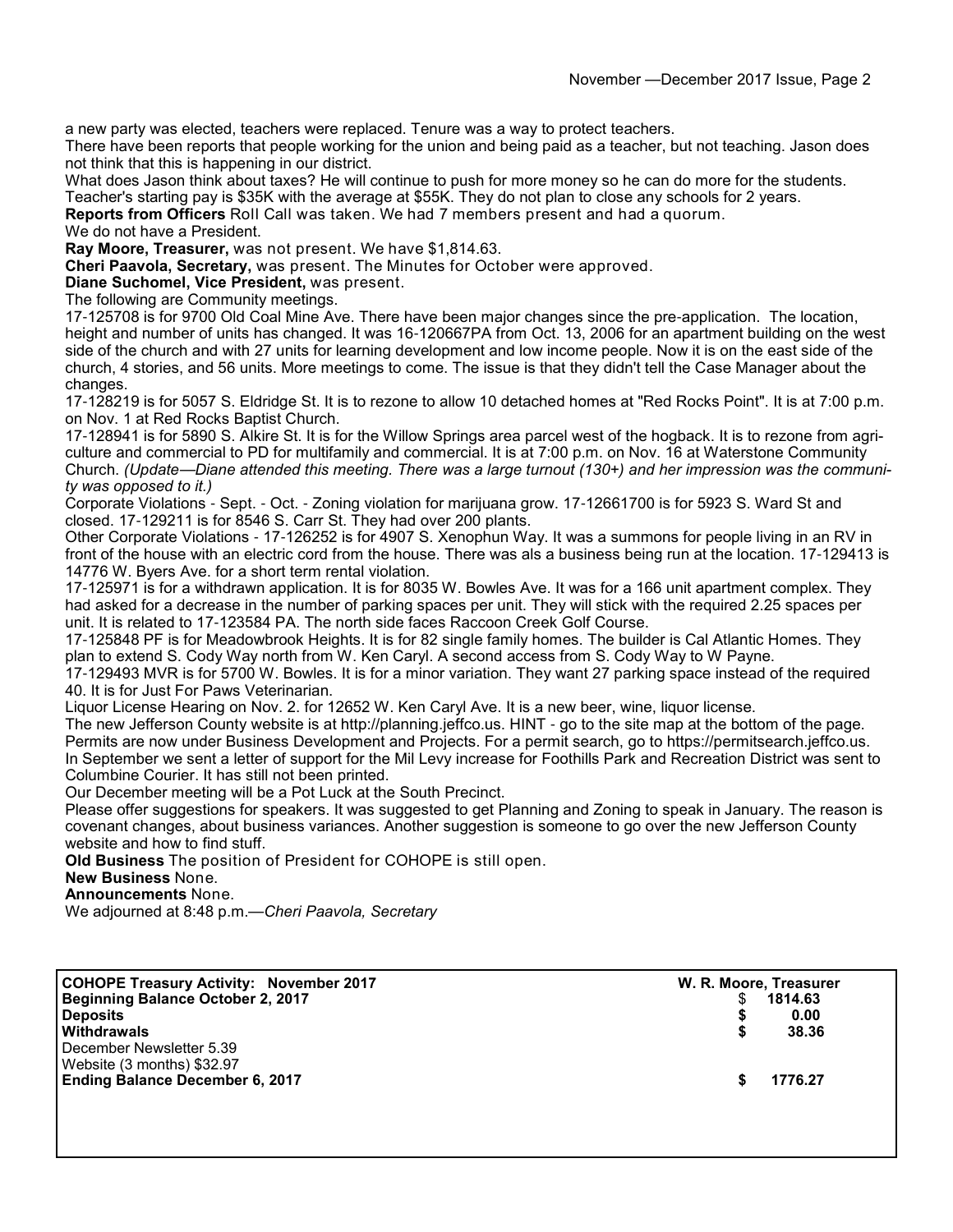# **THE BACKYARD**

## Columbine Hills News

**President's Corner** — November – such an interesting month. The gorgeous Fall is nearly over – I don't think I've ever seen the leaves so vibrant around here before. The gardens are all turned over and put to bed. I doubt I'll get the motorcycle out much more. [Though I do try to sneak one or two short trips in December just because I want to say I rode every month this year] I don't like having to turn the heat on in the house – I love fall because I can pretty much control the house temperature by opening or closing windows – and that doesn't cost much. November is an opportunity for feasting and family. I am truly thankful that America has the tradition of Thanksgiving. I'm so thankful for another year of life and all that has happened that has been wholesome and good. I'm glad I'm done mowing for a bunch of months! I'm looking forward to fall activities in our neighborhood. Use this time to plan a block party, invite your neighbors for a simple cook-out, share ideas, and make friends. We host a "shindig" for Halloween. The fire-pit and cookies and hot cider at the end of the driveway is a great way to have neighbors in for a bit. My son hosts a block party every fall, I hope to do the same this year.

I'm going to do something I've thought about for some time now; I'm putting my phone number out there for folks who need to contact me and don't use e-mail like I do. My number is out of state; in this age of cell phones, I didn't see the need to change my Wisconsin number when we moved back to Colorado some time ago. I ask one thing and that is your consideration - if and when you call. I'm still teaching; I don't answer my phone during the school day. I do glance at texts if you are comfortable with texting. If you feel you must call, please call after 5:00 and before 10:00 p.m. I hope I don't regret this . . . my number is 920-941-0711. Be the kind of neighbor you wish you had.— *Randy Montgomery, CHCA president, rmontgomery@frcs.org*

## **Columbine Knolls Voice**

*From* **September 12th 2017 Board Meeting** Call to order at 7:05 pm. Board members in attendance: Birgit Whitelaw, Judy Alliprandine, Lee Woodbury, Skip Wilcox, Tony Tierney. Absent: Larry Wambsganss, Matt Hale, Nathalie McClish Public Comments Andrea Rollins from Artspark Creative Studio in Littleton made a presentation to introduce the community to her Littleton studio, which offers a non-judgmental opportunity to children and adults to develop their own creativity. She encouraged all adults to participate in the studio's adult creativity sessions, from 1 – 2:15 every Wednesday. **Committee Reports Membership:** Skip reported that we have 329 members now.

**Covenants and Architectural Control:** We continue to get new PIPSA forms, mainly for painting. In addition, the committee continues to work on covenant compliance.

**Special Events/Programs:** The Halloween party will be on Friday, Oct. 20, 6pm at Normandy.

**Treasurer's Report:** Natalie will send out the financials and post them on the website.

**New Business:** Idea for the next special interest presentation: Invite Mary Ann Bonnell from Foothills to talk about living with coyotes. We agreed to contact her about doing this at one of our winter meetings. Given the very low attendance at the last special interest presentation, we discussed several options to try to make the timing more attractive. For the next one, we agreed to try holding the special presentation at 7pm on our normal board meeting night, and to postpone the board meeting until afterwards. Judy will contact Mary Ann.

**Executive Session:** An executive session was held to share information from our attorney.

The Board meeting was adjourned at 8:20pm.

**Covenant Change Petition** The HOA Board wants to notify all Columbine Knolls Homeowners about a petition that is circulating the neighborhood by an unknown group. After reviewing the details, the HOA Board highly recommends not signing the petition. The petition seeks to completely ELIMINATE ALL covenants and allow for Jefferson County regulations to govern our community. While Jefferson County Regulations establish general guidelines, they do not account for the architectural makeup of our community, which is unique. Additionally, by signing the petition it would eliminate all storage restrictions on Recreational Vehicles (RV) and Trailers, thus allowing the permanent storage of an unlimited number of motor homes, trailers of any kind and any other type of recreational vehicle on every lot. Overall, the petition will allow any Columbine Knolls Homeowner free rein to build any size or type structure (steel building or large warehouses), store anything outside (RV's and trailers in unlimited quantity) and ultimately destroy one of the things that makes Columbine Knolls a great residential neighborhood. The HOA is focused on building community and supporting the rights of every property owner by ensuring that the current covenants, approved by a majority vote of all property owners, maintain the great foundation on which Columbine Knolls has thrived. Further, the current covenants have allowed the architectural design and harmony that makes Columbine Knolls unique to remain intact, which is what this petition seeks to disrupt. The HOA urges you to maintain the current protective covenant structure by NOT signing the petition.

We encourage you to talk to your neighbors, come to the next HOA meeting to ask any questions and make your position known. The next HOA meeting is November 14th at Normandy Elementary at 7pm.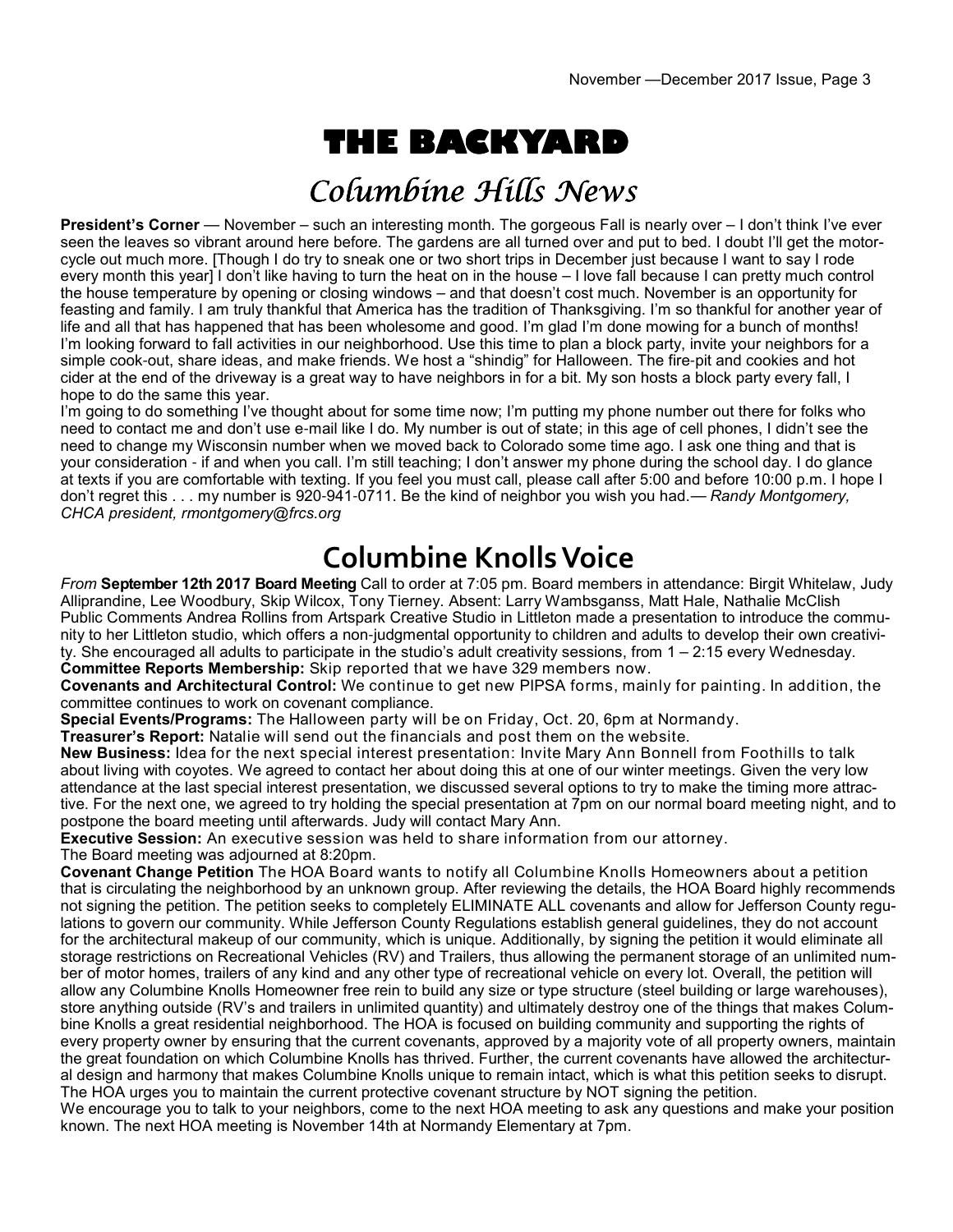## **Columbine Knolls South II REVIEW**

*From* **President's Corner** Happy The CKSII Board of Directors did not meet in October; however, Board members and committees were still at work enforcing covenants, reviewing ACC requests, planning future social activities, conducting fall clean up in the entry gardens, preparing annual renewal notices, paying association bills and welcoming new neighbors. The Social Committee led by Brenda Abbott with volunteers: Joseph Alcala, Jennifer Blake, Dean Fitches, Bob & Stephanie Haberkorn, Amy Kowalski, Michael Oren, and Donna & Tom Tellschow recently met and are preparing for the next CKSII Annual Holiday Hayride. Mark your calendar for Sunday, December 3rd for this fun filled event to kick off the holiday season!

Thank you to everyone who participated in the CKSII Social Activities Survey. The response rate has been great and the HOA/Social Committee will be reviewing the results to see how we can improve the activities offered in the future. At the time of the deadline for the November newsletter over 60 homeowners have participated in the survey and there is much excitement for opportunities to get to know neighbors.

Don't forget to mark your calendars for the CKSII Annual Holiday Hayride on Sunday December 3 beginning at 6 pm in the Coronado Parking lot. Santa says he'll be stopping by again this year! Hope to see you there! *Jennifer Blake, President CKSII HOA*

### Columbine West Civic Association Newsletter

*From* **A Moment With The Board** The October 11th monthly meeting at Dutch Creek Elementary was attended by Officers/Board members, neighbors and our guest speaker Ron Hopp. Ron set forth a very detailed presentation on the needs of Foothill Park and Recreation Dept. After the presentation he was available to answer questions and clarify some issues. Are you a Silver Sneaker participant? You may or may not know that FHPRD accepts payments from your medical insurance provider that offsets your entrance fees. What you might not know is that FHPRD has a contractual limit on how many daily fees they can actually recoup monthly from each Silver Sneaker participant, depending on the individuals insurance provider. So, not every time you swipe your card for an admission is FHPRD getting a payment. Finding out the information was illuminating to everyone in attendance. Many thanks to FHPRD for honoring our Silver Sneaker residents. Thank you also to the neighbors who took the time to join us at the meeting. Daylight Savings time will begin again on Sunday, Nov.5th so enjoy the extra hour of rest, if you can. A reminder that CWCA voted to eliminate the December monthly meeting, to give everyone a well deserved break and enjoy the holiday activities. This means that we will not have a Holiday Potluck, but will once again offer the Volunteer Appreciation Evening in January, after we ring in the New Year of 2018. Please remember to lock up your cars, trucks and bicycles. Close your garage doors when you are not in visible sight too. Crimes of opportunity are on the rise. Remember that the JCSO Deputies asked neighbors to report any suspicious activity to the Tip Line phone #303-271-5612, please be able to provide a description of the activity, along with license plate number, which is crucial.

If you have questions or any suggestion of ideas feel free to email CWCAtalk@gmail.com. Look forward to hearing from the community. Residents are encouraged to attend any monthly meeting.

### **Comments & Concerns Regarding Neighbors Dealing with Rats**

Columbine West residents have recently been commenting on Nextdoor.com that they either have seen rats or have trapped and disposed of rats. Mary from Ontario/ Yukon writes : We've lived here over 35 years. NEVER have we seen rats. We caught 5 rats the last two days. Yukkk!! If you do make a map of the areas where they are being reported, I would love to see it. I was wondering if the construction by 7-11 was driving them out.—written Oct 22nd. Paul near Yukon and Ontario Place writes: We've caught 2 to 3 per week all through the summer. We've been using the Tomcat rat traps from Home Depot. We've been in our house for nearly 20 years, and this is the first year with the rats. It's like they all got the memo or something. A real pain in the butt. - written Oct 12th. Bel from 7200 block of S. Yarrow Crt writes : We've been battling rats too. Tried everything except the

poisoned because we have dogs and we don't want that to accidentally kill them. Our best success for the large rats were actual snap traps. We got them at Ace Hardware, and have had the best success with the large ones. The key is to hot glue dog food onto the piece that activates the trap. Otherwise the trap won't go off because they take the food too fast. The little ones are less wary and ran into the traps that electrocute them. Desiree from S. Upham St. writes: My dog caught a large rat last week and brought it to me. Yikes I have never seen rats here before either. Bill located at 6900 Block S. Ammons St. writes: I've been in the hood a little over 6 years now, found two dead ones in my back yard a month or so ago. Don't know what killed them. - written Oct 16th.To put this into perspective a neighbor from a nearby community wrote this...Leigh from Vintage Reserve: "A female rat can mate as many as 500 times with various males during a six-hour period of receptivity— a state she experiences about 15 times per year. Thus a pair of brown rats can produce as many as 2,000 descendants in a year if left to breed unchecked. (A rat matures sexually at age three to four months.)" They are pests not wildlife. They carry diseases and they are destructive. The association will be looking into researching the current situation a bit further and potentially trying to arrange a speaker to come and talk to residents. Maybe a professional exterminator can explain the best way to get rid of them without too much cost for our neighbors. We will post information in the newsletter about an upcoming speaker.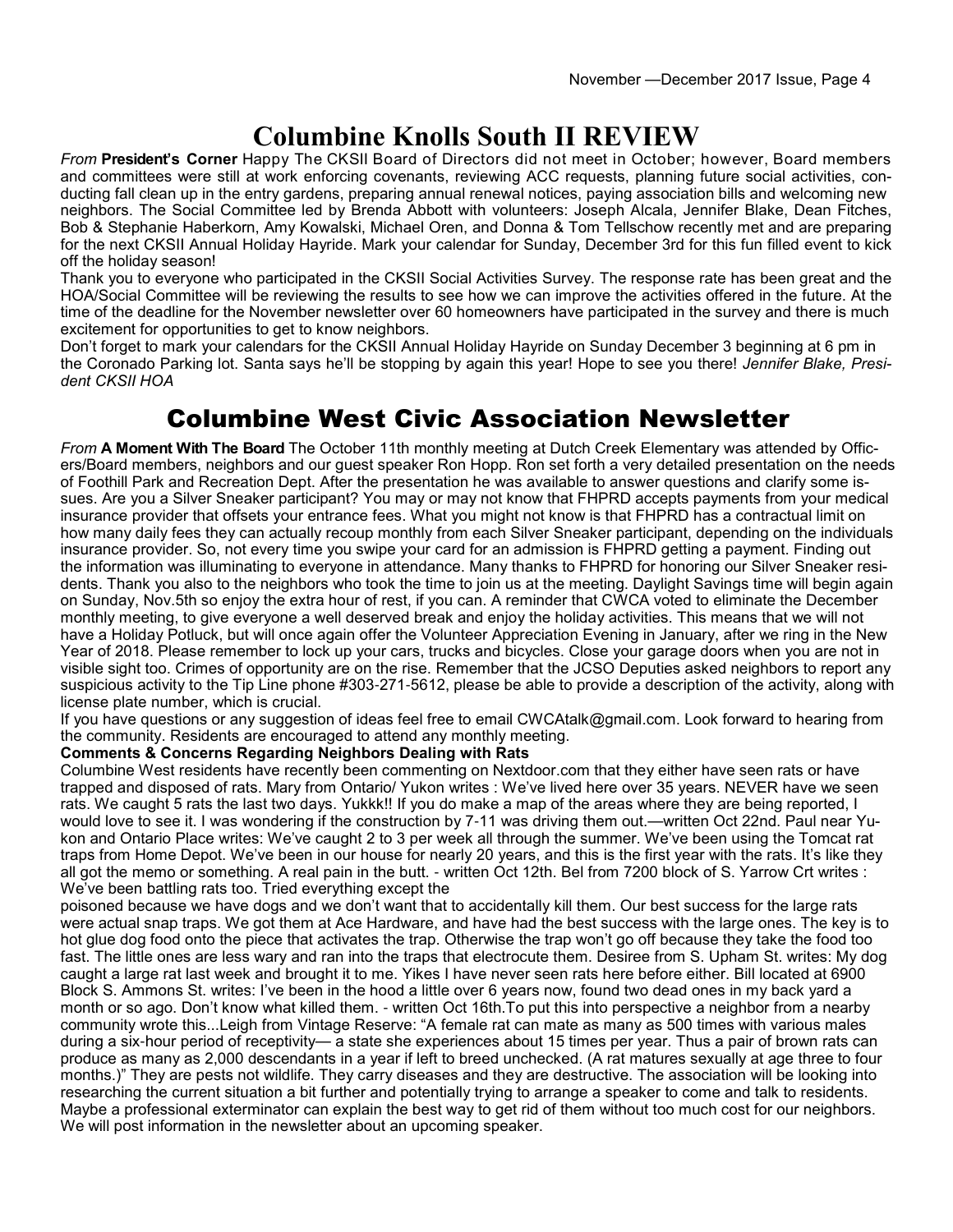## The Leawood Rapporter

*From* **Leawood Civic Association Minutes October 4, 2017** Board Members Present: Paul O'Connor, Richard White, Debby Baker, Rhonda Eveleth, Chip and Angela Langowski.

Treasurer's Report - Richard presented the Treasurer's Report. Invoices included Colorado Lasertype for the Rapporter, Xcel for the Jay Court entrance and additional invoices for the picnic.

Leawood Annual Picnic – The attendance was down from last year. The board brainstormed about what could be done, including creating a flyer to include in Leawood Elementary Student's Friday folder.

Santa Party - The Santa Party will be held Wednesday, December 6 at Leawood Elementary. Refreshments and crafts will be in the cafeteria. We should be able to use the Library for Santa.

Jay Court Entrance - The board discussed the entrance at the Jay Ct.; something must be done on both the east and west side. A decision was made to start over. Board will meet on Saturday, October 28th to clear out all the existing plants and mulch and prepare the sites for new landscaping to be done in Spring 2018. O'Toole's will donate all the new plants and Jennifer Dawe from O'Toole's will assist with the new landscaping design.

Front Yard Parties - Rhonda said the Front Yard Parties were very successful. More people wanted to host a FYP than there were dates available. Discussed if the number of FYPs should be increased. A decision will be made after the new year.

*From* **Leawood Metropolitan Recreation and Park District Minutes October 11, 2017** The meeting was called to order at 6:40 PM at Leawood Elementary School by President Kyle Sargent. Members present were: Directors Donna Snyder/Treasurer, Debby Baker/ Special Projects, Jennifer Dawe and Dave Padilla, Parks Manager.

Treasurer's Report – Donna presented the Treasurer's Report. We have received all our property tax income. Additional ownership tax revenue is still coming. Invoices for the month include: Weston for September landscaping services, doggie bag vendor, United Site Services (port-a-potties), Denver Water, Waste Management, Xcel, DBC for supplies, internet provider, Dave's invoice and reimbursement to petty cash. Jennifer moved the Treasurer's report be received and bills paid. Debby seconded and the motion passed unanimously.

Parks Manager Report – Weston Landscaping came in to perform their regular mowing. A number of irrigation repairs have been made. Doggie bag holders were inspected and replenished. Dave met with the home owner at 5805 W. Leawood Dr. to look at the downed trees that owner reported. Some of the trees in question are in the creek which is the domain of Urban Drainage. Dave contacted Urban Drainage to alert them to the issue.

New Business – 2018 budget – A draft of the 2018 budget was discussed. The budget will be approved at the December meeting along with setting the mil levy.

Adjournment – The meeting was adjourned 8:00 PM.—*Debby Baker, Director*

Posting location: District Board's agendas are posted by the Clerk to the Jefferson County Board of Commissioners board.

### Woodbourne

*From* **Notes From the Board President** The October Board meeting was held on October 18, 2017. The meeting was a bit longer due to the cancelation of the September meeting. We covered two months of community issues at the meeting. We will run a summary of the important issues from both the September and October meetings here. October has flown by. With it the leaves have been stripped from the trees, Halloween has come and gone, and we are getting ready for the holiday season, starting with Thanksgiving.

During the October Board meeting, the Board discussed and decided to renew a three year contract with Management Specialists to continue as our community managers. We also discussed the 2018 budget and our expectations for operational expenses. Remember that we will be holding a Special Budget meeting on November 15, along with our regular Board meeting.

Next month, we will be discussing the bids and timelines for the Fremont Street Entry project. We have been receiving interesting proposals and bids and look forward to making the entry something that reflects the character of our neighborhood. We should be making a decision soon and we will let the community know when we do.

The Board has received community concerns about traffic in Woodbourne.—*James Meyer, President*

**The Jefferson County Sheriff's Office Needs Volunteer Victims Advocates—**The Jefferson County Sheriff's Office is seeking Volunteer Victim Advocates (VVA) to provide assistance, advice, and/or comfort to victims and witnesses of crimes. A VVA meets with victims at crime scenes immediately after an incident has occurred to provide crisis support and necessary resources. Advocates refer victims and witnesses to supportive programs, and serve as a liaison between the victim or witness and law enforcement.

Volunteers must be 21 or older. No prior training is necessary, but volunteers will complete a 40-hour comprehensive training to ensure they are fully equipped to provide the best possible services.

If you are interested in helping victims of crime, please fill out an online application. Once you have submitted your application please call Victim Services at 303-271-5339 to speak with a staff member.